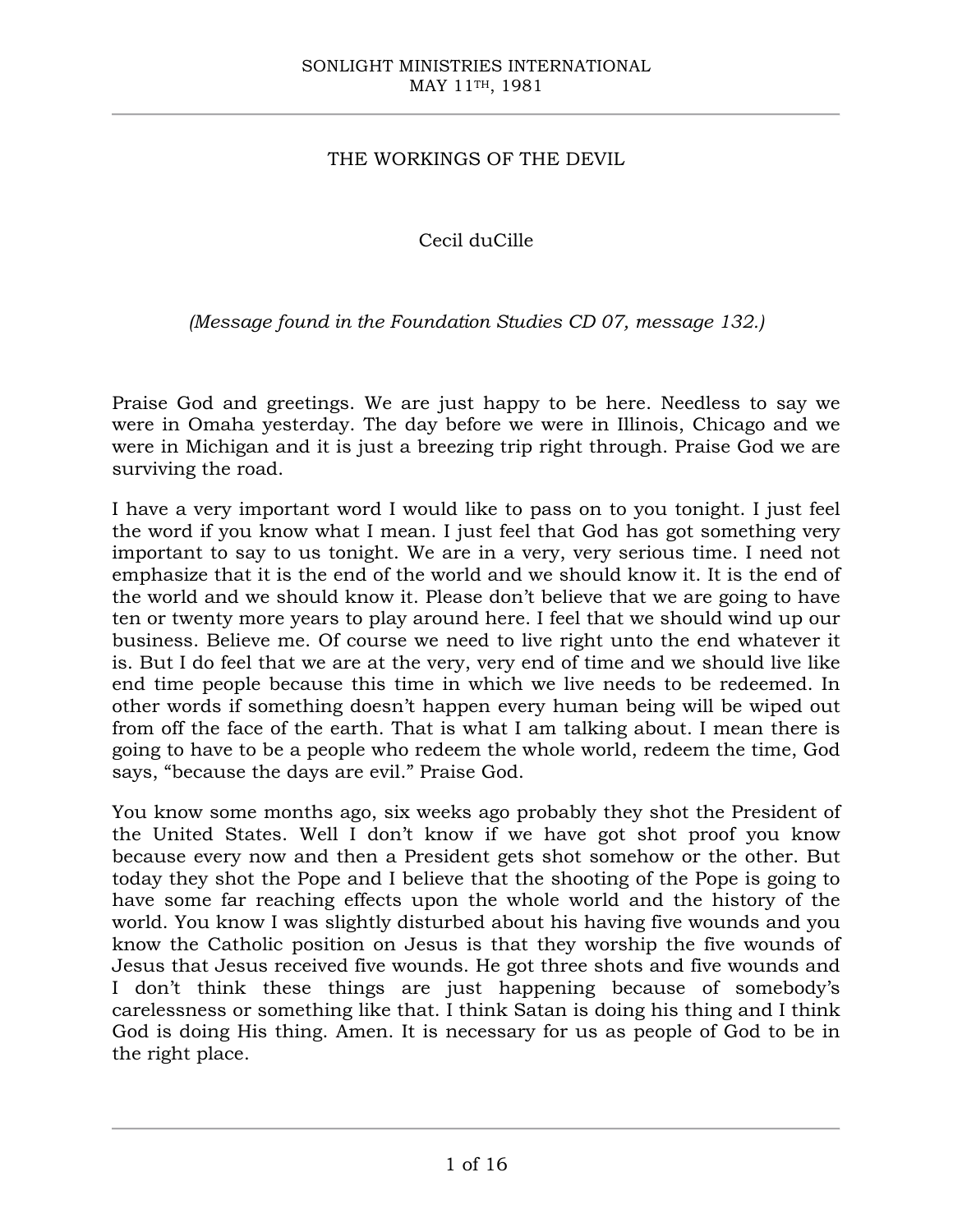I want you to turn your Bibles with me to Ephesians Chapter 3 and we begin at verse 17 and then we go back up to verse 9.

Eph 3:17 *"That Christ may dwell in your hearts by faith; that ye, being rooted and grounded in love,"*

18 *"May be able to comprehend with all saints what is the breadth, and the length, and depth, and height;"*

Now there are four dimensions here, it looks like three but it is four. The world in which we live only has three dimensions. I mean we can only see three dimensions. Look at anything, your eyes see three dimensions. But Paul is speaking of spiritual dimensions, he is speaking of four and two of these dimensions look like one. In our world two of these would be one, the height and the depth would be the same, but the height and the depth is not the same because the height is what is above me and the depth is what I am above and looking down on. So it is speaking of your position in Christ as to whether it is the height or the depth. Praise be to God.

Eph 3:19 *"And to know the love of Christ, which passeth knowledge, that ye might be filled with all the fullness of God."*

Isn't that something? You haven't made it yet until you are filled with all the fullness of God.

Eph 3:20 *"Now unto him that is able to do exceeding abundantly above all that we ask or think, according to the power that worketh in us,"*

21 *"Unto him be glory in the church by Christ Jesus throughout all ages, world without end. Amen."*

*"Glory in the church"* did you ever think of that? Let's go up to verse 9:

Eph 3:9 *"And to make all men see what is the fellowship of the mystery, which from the beginning of the world hath been hid in God, who created all things by Jesus Christ:"*

10 *"To the intent that now unto the principalities and powers in heavenly places might be known by the church the manifold wisdom of God,"*

We are teaching the princes of heaven about God. Isn't that funny now? Something is wrong. Come on brethren. How could we wretched little human beings teach the mighty big princes in heaven about God? Do you know what part of God we know that they don't? The part of God that deals with sin and with overcoming Satan. We are in a unique position.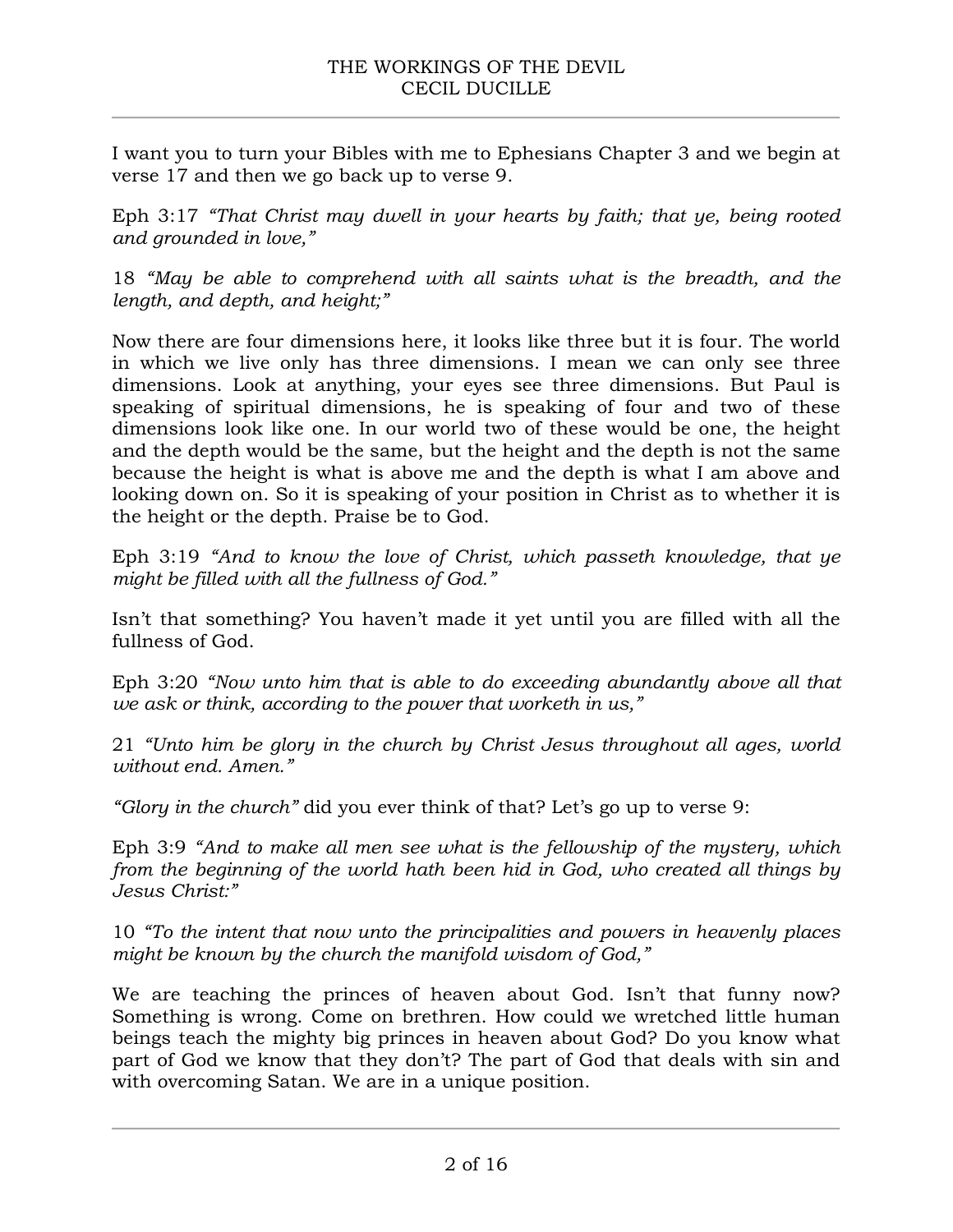We are in such a position that first of all let us begin at the beginning. An angel that God has in His kingdom, His invisible kingdom. God's glory and power and light comes down and it is so great that the Bible said that God has a cloud between Him and His angels and He insulates Himself, if you want to put it that way, so that the magnitude of His power wouldn't hit Michael or Gabriel and the one that fell was Heylel.



3) Angels, men angels, cloud of witnesses

I'm sure that spelling is wrong but it is something like that, Heylel. The EL at the end of each word means God – **EL**ohim – God. So the word Micha**EL** means like God. The word Gabri**EL** means messenger of God. Heyl**EL** means light of God. You see, this is the second realm. In the third realm we have another class of angels and in that class you have (let's put) ordinary angels. Then you have men angels, men who were on earth who accepted Jesus as their Saviour who were prophets of God before Jesus and after Jesus. They are in here and they are learning, all this realm if a great learning area and I call it the **third heaven**. The theologians would turn the whole thing out and upside down but that is not true. When Paul said that he went up to the third heaven he didn't go up to the highest heaven, he couldn't, he is a man. He went up to the third heaven, the lowest heaven. This is the heaven that is coming down to earth. This heaven will be on earth someday. When God say the earth shall be filled with the glory of God as the waters cover the sea. So we see then a situation here.

Now up here in heaven number 2, that is where we have the princes of God. So when we talk about principalities we are talking about princes that rule over areas of God's business that you call palities, just like how you have states and everything else.

We look at God's arrangement here and we realize that hell has an arrangement also. So who are we teaching? We are teaching not only these princes of God, but we are teaching another set of princes over here. You have Satan and you have under him the princes, the fallen angels. You have under that demons.

Now we are in the realm where we are being oppressed by a satanic kingdom. Many, 99% of the things that people do, they don't do it because they want to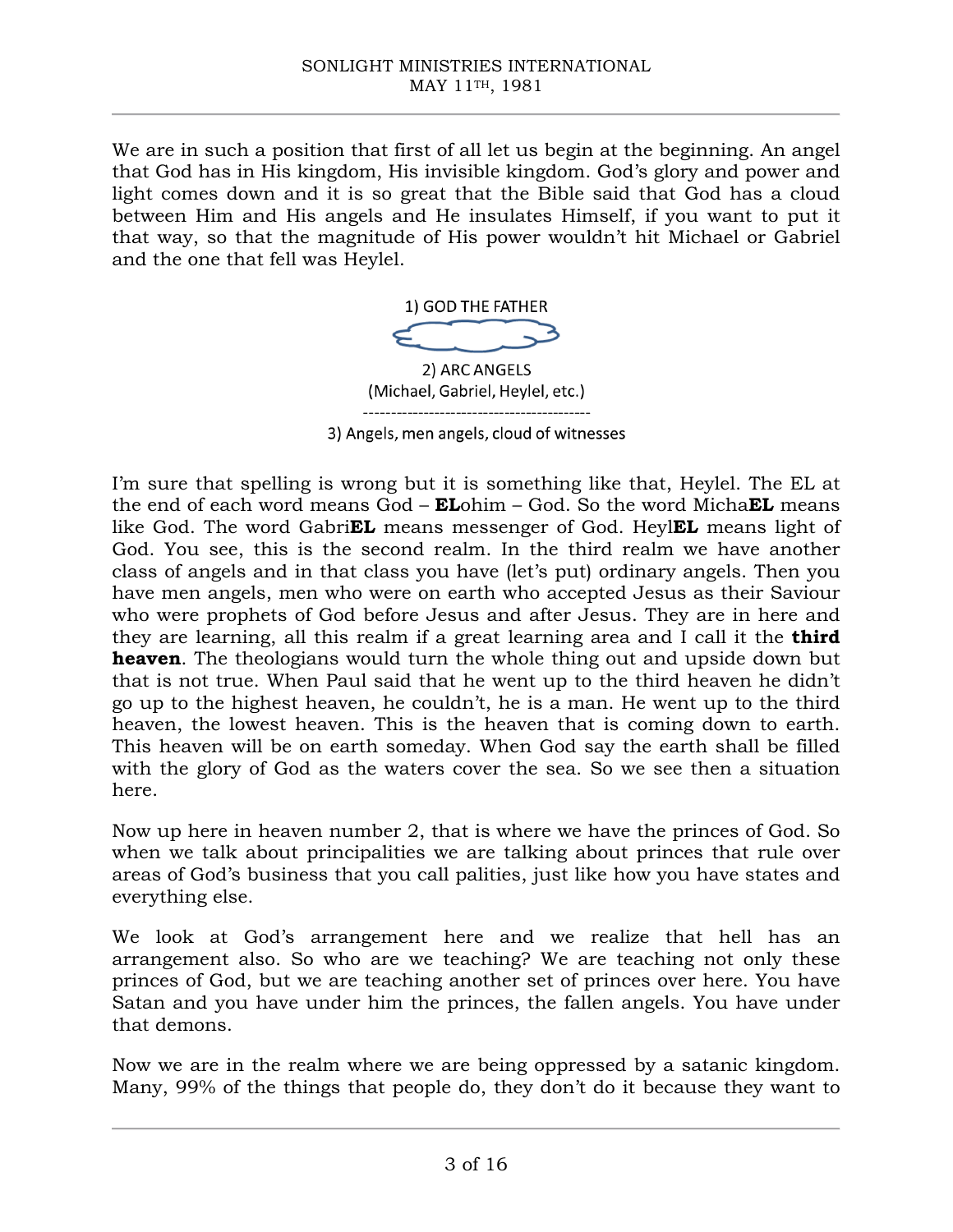do it, they do it because of the oppression of devils. If we know this it will be easy for us to forgive human beings for the things they do us and to really rebuke the devils that control them. Moreover it will be able to help ourselves, many of us blame ourselves for something that the demon spirit is doing to us. Do you know how you can know if it is a spirit that is hurting you? Whenever you don't want to do a thing, yet you do it.

You know, "I hate to do it, yet I've got to do it."

Why do you have to do it? Because you are being forced to do it, you see there is an over-lordship.

Now Jesus Christ is Lord but, but Jesus Christ is only Lord for you if you make Him Lord. Isn't that right? If you refuse to make Jesus Christ Lord as far as you are concerned Jesus is not Lord. Satan is king, but where is he king? Only over darkness. Now you see in our natural world we have what we call jurisdictions. One judge here, his jurisdiction goes to such and such a place. A cop's jurisdiction is to such and such a line – if you cross over that line he has got to turn back because he doesn't have any jurisdiction in that area. Why am I saying this? Because Satan has jurisdiction not over geographical areas, but over spiritual areas. So if you sin he has got power over you. The moment you sin he has got power over you.

If you have darkness within you and you hide it…remember the scripture that says: "he that hideth (covereth his sin) shall not prosper." (Pr 28:13) Somebody thought the scripture was when they are shooting at you, NO. It is only telling you what is happening. Many times the scripture says for instance, "the wages of sin is death" and somebody says, "O God is pretty rough on us, He kills us." God doesn't kill you! God is only telling that you are going to get killed. Do you see what I am saying?

He says, "The wages of sin is death, if you do so and so you will die. If you do so and so - so and so will happen."

All through the Bible you see this sort of thing and you will see "And I will do so and so" and "I will put these plagues upon you."

You better look again at the Word of God – God is only telling you what is going to happen to you if you do certain things because for every sin there is a wage you see and Satan has his rights. Satan has his rights and if you walk into certain areas the devil will go to God and say, "Well you see? You can't protect him anymore because he did so and so" OR "he said so and so. I have got him." This is the way the battle goes on back and forth. So if we should understand what we are fighting, how we are fighting, how we can overcome then we would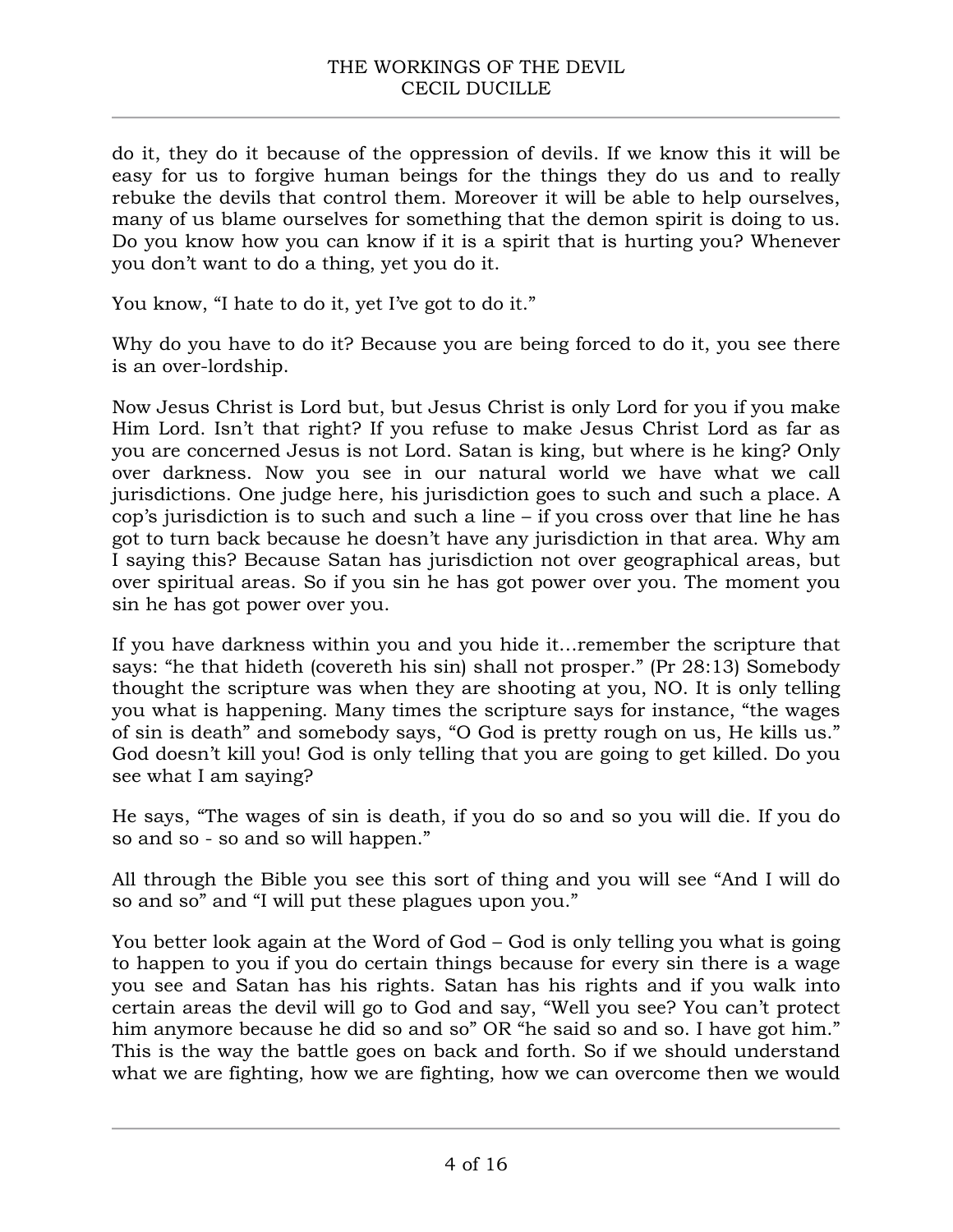do better than to be going on blindly and giving power to devils without knowing it.

What is happening in the world today is not being done by man, it is being done by devils. Amen. The devils are pushing men who have given themselves into their hands and the darkness is increasing because the devils are increasing. One scripture says, "Hell hath enlarged herself." (Is 5:14) That means that hell is getting bigger, but God isn't making any more devils – He never made any in the first place. There are no more angels falling from heaven, every day an angel slip and fall down and therefore hell is increasing. Nothing of the kind. Heaven is a permanent realm of holiness and peace and joy and love and no angels fall from heaven. I mean if you want to go into the details of the why they did fall in the first place, we cannot at this time but I can give you a little idea of what made angels fall in the first place.

In the first place God gave angels their freedom which is free will choice. God has not done anything to the angels that He has not done to you today. You are free human beings. You are supposed to be able to dictate your own destiny. You can go to heaven if you want to or you can go to hell if you want to. Amen. This is the greatest part of our existence. I wouldn't want God to take away this freedom from me. No. I wouldn't want the freedom of going to hell to be taken away from me for because I have the freedom to go to hell I also have the freedom to go to heaven. If the freedom to go to hell is taken away from me I become a robot. Amen. If God wants robots He wouldn't have made free men. If God wanted robots He wouldn't have made free angels. These angels are serving God because they want to, but those who didn't want to they went their way. Then they found out that they were lacking in food. All I'm telling you here I'm going to prove it t from the scriptures. All right? I'll say nothing today unless it is scriptural. These angels found out that they were without food, but they had planned it. You see like we have computers they could look to see with their mind or whatever and they could see far down there and they knew what was going to happen and they knew that they were going to take the whole human race. **BUT ONE THING GOD KNEW: THAT THEY COULD TAKE US BUT THEY COULDN'T KEEP US** for human beings were also free and we were going to fight them. This is the greatest and the marvel of it all. I sat down and I just laughed. I mean sometimes I have a joke with God and I really laughed. Can you imagine God bringing off a thing like this on the devil?

You turn your Bible around with me to Genesis and look what God did to Satan. Satan was longing after the power that Adam had. He planned and planned and planned to get Adam because God gave Adam dominion over the whole earth and Satan said, "Man, if I get him I get the dominion." "If a strong man comes and I bind him I get all of his kingdom." So Satan licked his lips, I don't know if he has lips, but he was feeling pretty good about himself.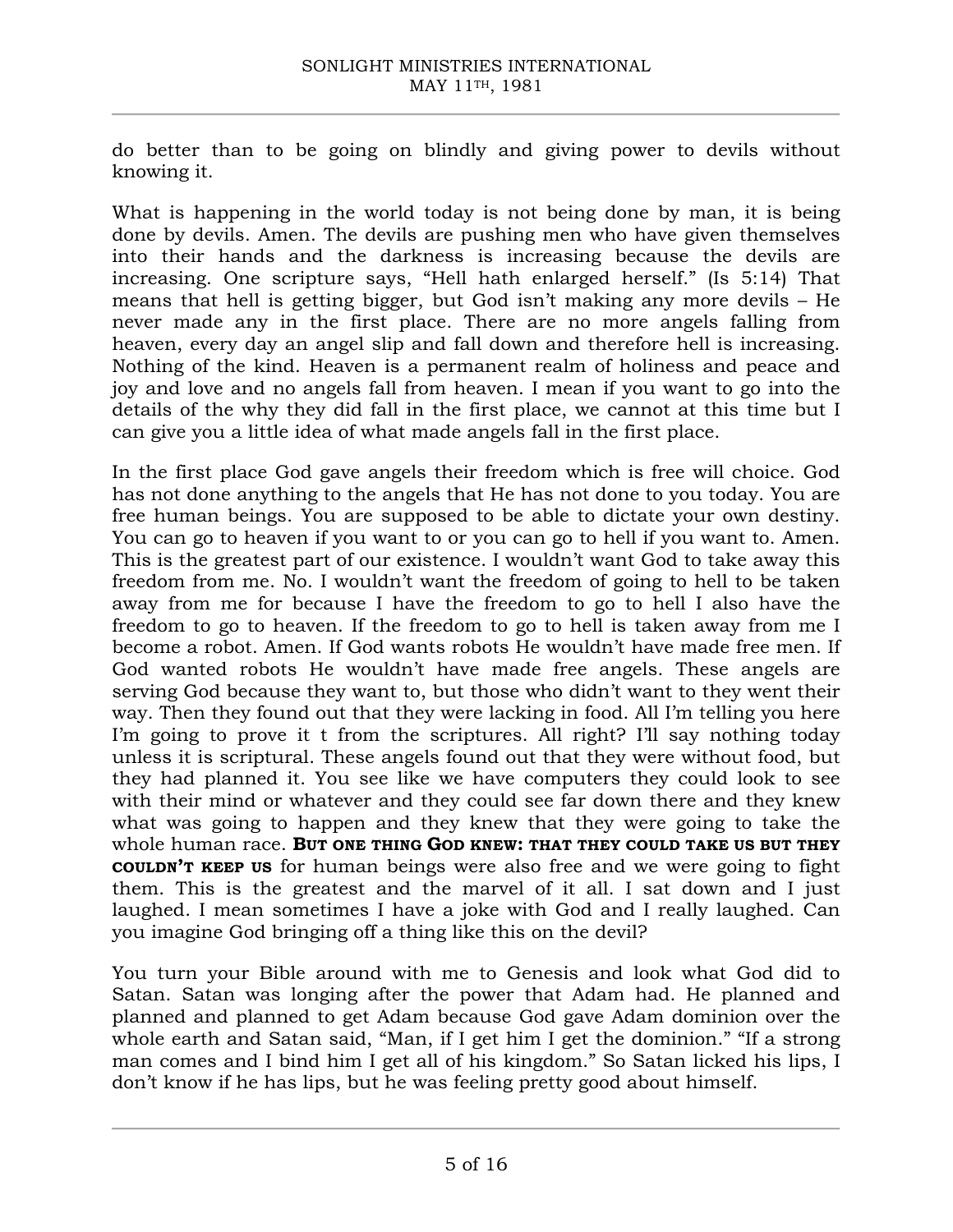#### THE WORKINGS OF THE DEVIL CECIL DUCILLE

So he went and he knocked down sister Eve and of course that was the weakest part of Adam. When I said weak, I'd better explain it before the women get at me. Amen. God made one person, one man but in the man he had the organs of the woman. Adam was a male and female person just like God. Scripture said that God made him after His own image, male and female. If you notice in your Bible it speaks of God as the big-breasted mother, the El Shaddai that feeds her children and takes care of them tenderly. If you look at God's action in the wilderness how He covered them with a cloud in the daytime and He put up the same cloud as a pillar of light at night and He chose the place where they should camp in the evenings. He gave them water to drink. He gave them manna from heaven. It was a mother's love. It was a mother's love.

I don't agree with the World Council of Churches that at this moment is making a Bible to call God "She" instead of the scriptures saying "He" they say "She". Amen. Well everything is deteriorating so quite likely we have got to reach to that stage also. But if you understand God you will understand that God has the love just like the love of a woman in Him, the tenderness of a mother, God has that tenderness. Scripture says, "As a father pitieth his children." Who pitieth children more than a mother? So it was a paradoxical rendition of the word of God so that we might understand the nature of God. Amen.

Okay. God made this man Adam. God put him into a sleep. God took out the womb. The King James says, "God took out a rib." The Hebrew says that, "God took out a rib and the curved organs." When Adam looked at Eve he said, "You are flesh of my flesh" (now remember rib is not flesh) "and bone of my bone." So God took out both the flesh and the bone, put it in the woman and made a person. Now this person was only a part of Adam and Adam was only a part of Adam. So Adam and Eve, man and woman make a whole. The function in the earth between the man and the woman can reproduce life and neither man nor woman can reproduce life of himself or herself. So you can see what God is saying, that these two made a whole. Now Eve was one side of the whole and Adam was the other side of the whole. Well the side that Adam was is the head and the side that Eve was is the tail. Amen. Now Satan knows that he couldn't approach Adam and get him to disobey God. But because Satan has a masculine quality, when you are talking about masculine in the scripture you are talking about a life-giving force. Satan has a force, he went on Eve with this force and Eve is feminine and she submitted to Satan. He couldn't have gotten Adam, that is what the Bible says. I'm not talking my own words, I am really quoting scriptures for you. Okay, I am just putting it in perspective.

So then, after he had done this God said, "Okay. You love humanity. You want humanity. I am going to give you humanity to eat."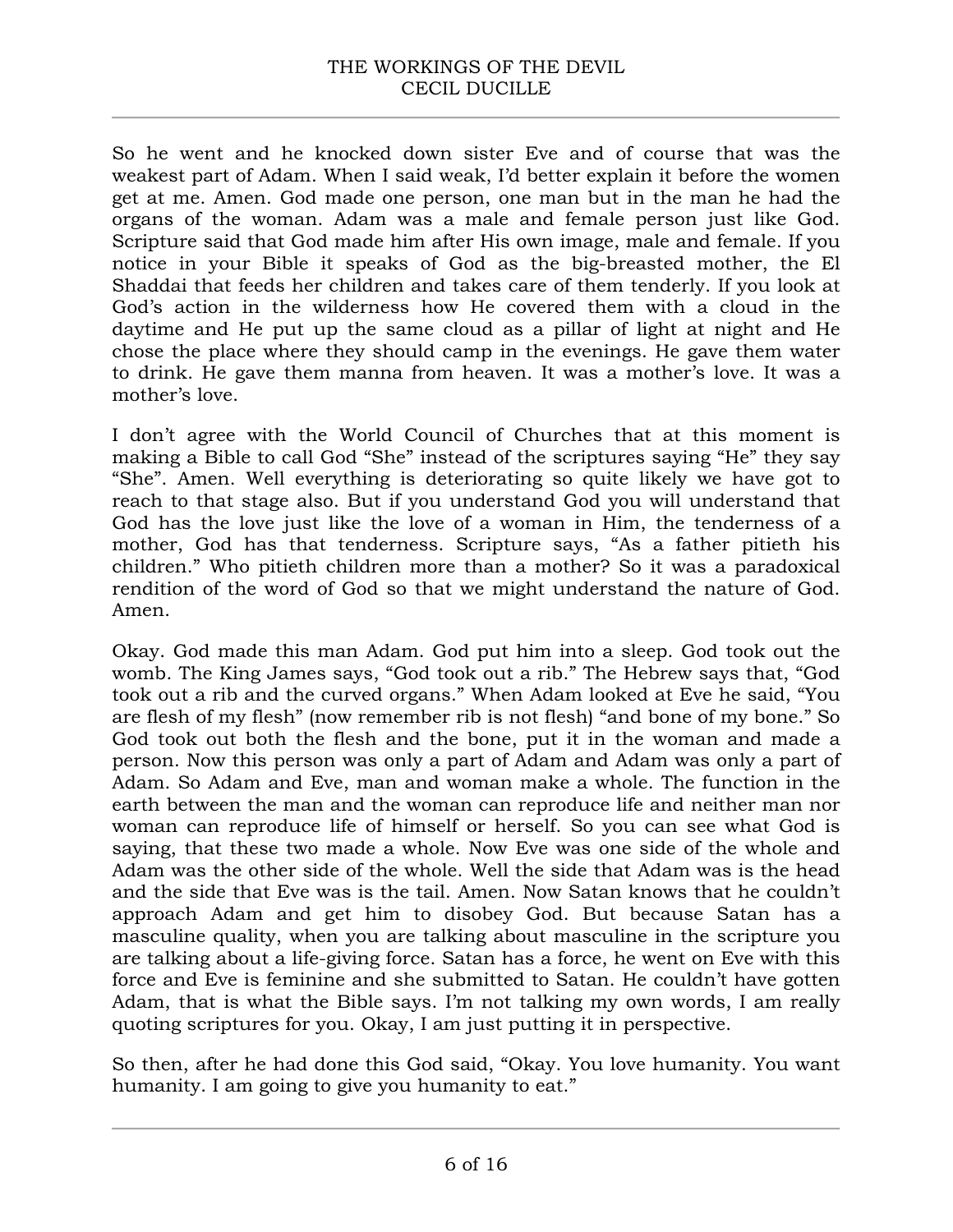Ge 3:14 *"And the LORD God said unto the serpent, Because thou hast done this, thou art cursed above all cattle, and above every beast of the field; upon thy belly shalt thou go, and dust shalt thou eat all the days of thy life."*

Now what is that? Okay. If we can agree that no serpent eats dirt then we know that God wasn't talking to a natural snake. Then we read verse 19:

Ge 3:19 *"In the sweat of thy face shalt thou eat bread, till thou return unto the ground; for out of it wast thou taken: for dust thou art, and unto dust shalt thou return."*

So you see God immediately called Adam dust and He said Satan would eat dust. So Satan had to get his food from human beings.

Now we were talking about the depth and the height and I don't intend to go into kindergarten with you – you don't call a high school teacher to teach kindergarten. You don't do that. Well I am not going into kindergarten, **I'M ASKING PEOPLE TO GO UP IN GOD, TO GET HIGHER IN THE THINGS OF GOD, TO GET DEEPER**. Hallelujah.

So if you notice the level on which I am talking, I'm asking you to lift your minds to start to think, to start to dig into the word of God. If you can prove anything I say is wrong I would just submit because God gives people, God gives men the word **BUT MEN CAN BE WRONG**. Right? I stand before you here and I don't believe I am wrong but **THE CHURCH IS SUPPOSED TO JUDGE EVERY WORD YOU RECEIVE. YOU MUST NEVER SWALLOW A WORD WITHOUT YOU CHECK IT OUT. DON'T JUST TAKE IT**.

"Oh it was from brother so and so" and you are gone with it.

**OH BOY THAT IS BAD**. God said that is the way of the unclean animal like the pig, he just cuts and swallows, a one-way system. But the cow, he chews his cud, brings it back up, chew it and chew it and chew it. I want you to chew your cud. You take this thing and you take that tape and you listen to it again and you find out all the errors you can in it. You check it out, make sure when I tell you the Hebrew says... Go and check it because people need to study. Knowledge has increased and since knowledge has increased DON'T stay back there and just listen to a minister preach to you and you swallow everything he says. No, ministers are wrong, they have been wrong before and they will be wrong again.

#### **SO WE WANT A PEOPLE WHO ARE SPIRITUALLY INTELLIGENT**.

Forgive me. I'm not hitting your intelligence but I have friends who are doctors: Doctors of Philosophy; Doctors of Medicine; men of learning and some of them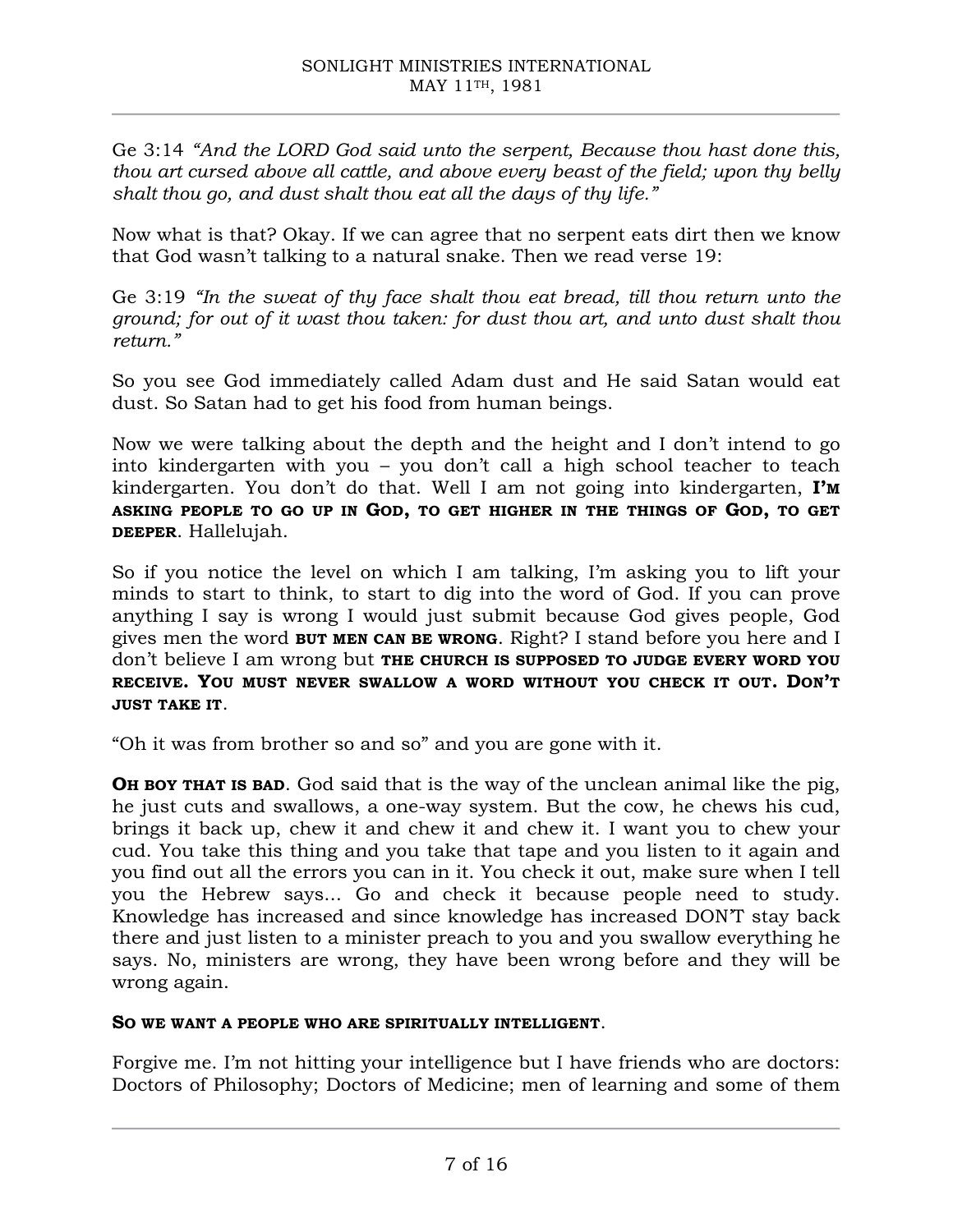could not go with you here in the word of God. For the learning of the word is an entirely different thing, it is a spiritual matter and spiritual matters are spiritually discerned. Hallelujah.

Now we are dust and other scriptures that I just quoted for you (I won't get it) that we are the highest form of dust. God calls us in one scripture "the highest form of dust." Now I'm going to turn you to another scripture which proves conclusively that we are being fed upon by the devil. I think it is the most glorious scripture in the whole Bible because brother Jerry, if you are in battle and you control the food of your enemy... all I need to do is to keep out of his way and just keep the food from him. Any day we stop feeding Satan he is dead. Any day we stop giving him strength he is dead.

I want to talk a little about the machinations, the mechanics of Satan feeding on us and we fighting him and preventing him. But as it is now Satan has started to lose his food. He has still got his appetite but he is losing out on his food supply because there are people who are **NOT** feeding the devil any more and I want you to deliberately not feed the devil. You see. Let me tell you, angels feed on energy. You can hold that scripture I was going to give you over here in Colossians, just hold on a little and let's just check that. Somebody read Psalm 78 for me and verse 25 and just read it aloud as you get it.

## Ps 78:25 *"Man did eat angels' food: he sent them meat to the full."*

Bless the Lord. "*Man did eat angels' food: he sent them meat to the full."* Now did you know that angels had food? Amen. So we learn now. Angels had food, but after all everything you see moving, activating, activating something, doing something, working, it must have energy. There are different forms of energy. There are different forms of energy, some animals eat the dung of other animals, the waste that some animals cast off – no more energy in it and they get all of their life out of it. God said what the cankerworm leaves the palmer worm eats. Amen. So you see there is an energy that God feeds His angels on. Now God materialized the energy, rolled into little white balls and threw it down and the people ate it and called it manna. It is as simple as all that. It was high protein food. If you put it down till the morning it would stink, rotten just like milk when milk is stinky, rotten.

So you can understand then that God is bringing us to a level of understanding that the magic, that magic... You know you go and pray for the sick, you don't know what cause the sick to heal and you are expecting a magic thing to happen. But if you know what you are doing you will go to it and do it deliberately and it will be done. So knowledge is increasing and the people of God are getting to understand **HOW GOD WORKS**. Praise be to God. Amen.

Let's get back to Colossians from Chapter 1, verse 16: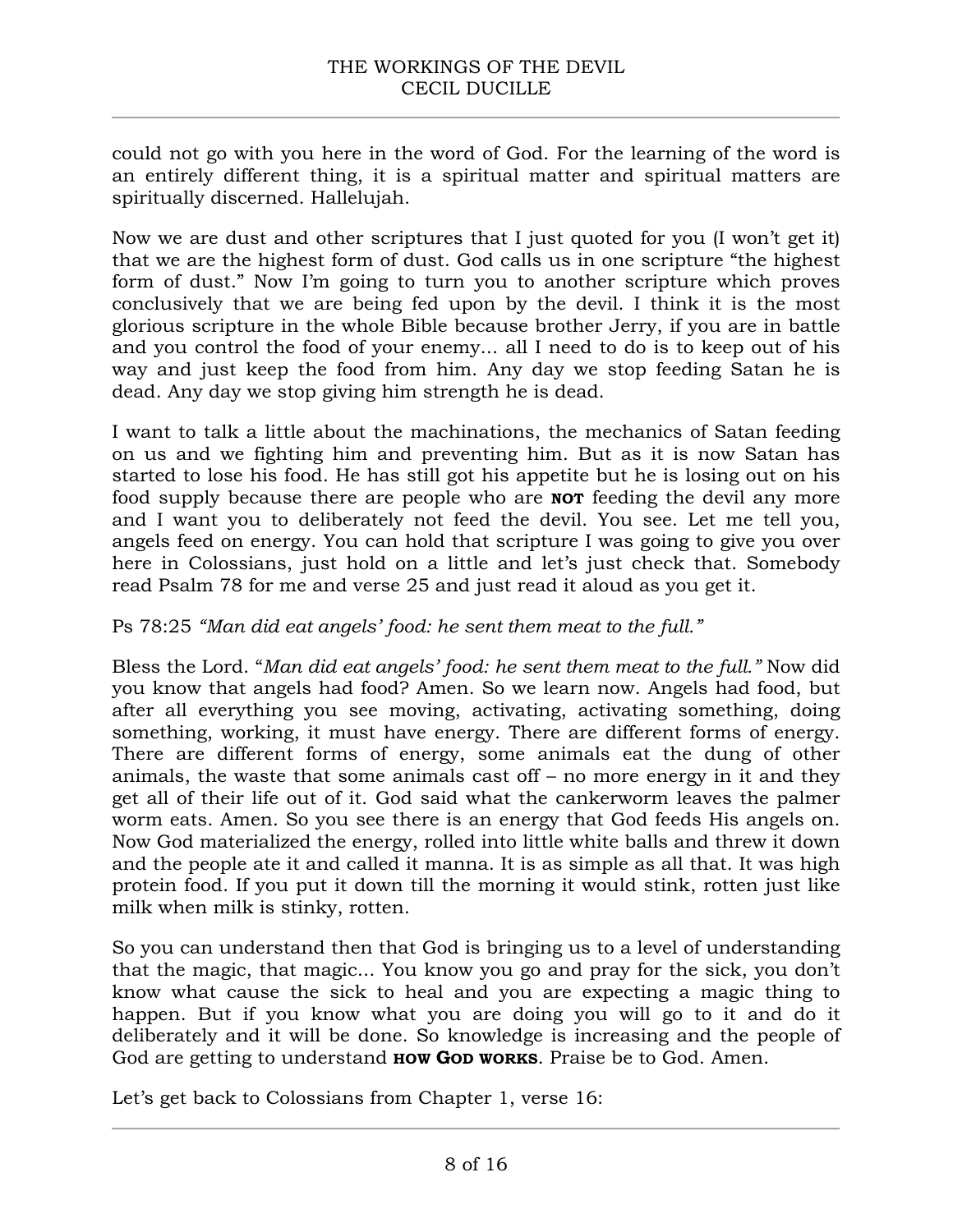Col 1:16 *"For by him were all things created, that are in heaven, and that are in earth, visible and invisible, whether they be thrones, or dominions, or principalities, or powers: all things were created by him, and for him:"*

## 17 *"And he is before all things, and by him all things consist."*

That is, there is no power in this world that does not draw its source from God, but they draw their source from God by proxy. In other words, we get from God and they get from us. When you submit to a devil it pulls all the energy, the spiritual life out of you. You do something wrong and you feel weak, you don't feel to pray when you sin. You have no energy, it takes spiritual energy to contact God you see. So because of this there is a doctrine called the doctrine of the laying on of hands by which one person imparts power and life to the other person.

I was in California one night and a friend of mine has a husband who drinks and just won't submit to God. So he came in the night and he was very drunk and she laid him out on the couch and began to take off his boots, you know.

She came around the corner to me and said, "What now? What can I do?"

I said, "Just go around there and lay your hands on him in the name of Jesus and cast that spirit out of him."

I stood up there watching the joke. She went down, she touched the man in the name of Jesus – he hit the ceiling and he grabbed his coat and ran barefoot, grabbed his shoes and everything and ran out of the house. She lost him, that night at least. He got sober immediately. Hallelujah. You have got to know what you are doing when you do anything. Amen. There is no wrong in hugging the man in the name of Jesus and just loving him. You know, in the name of Jesus you just impart life to him. There is no harm you see. People are one and sooner or later there is a transporting impartation of life from one to another or an impartation of death. If I took a 40 current, a 220 or something and hook it on to this line what would be in the line? It would drive that 110 right back to where it comes from and that 220 would go around the line as far as it could go and it would burn up whatever can't stand it. Amen.

So this is **the** doctrine of laying on of hands and let me tell you the root of this doctrine. The doctrine of laying on of hands came from God telling Moses, He said, "Now Moses you tell the priests, tell Aaron the priest to come before me, before the people and for the people to offer a sin offering let the people put their hands on him and confess their sins over him and let their sins go upon him and let him bear their sins. And get the lamb and let him confess the sins over the lamb and kill the lamb" so that Jesus bear the sins of the people, because a man couldn't survive with the sins. So they would do it and it would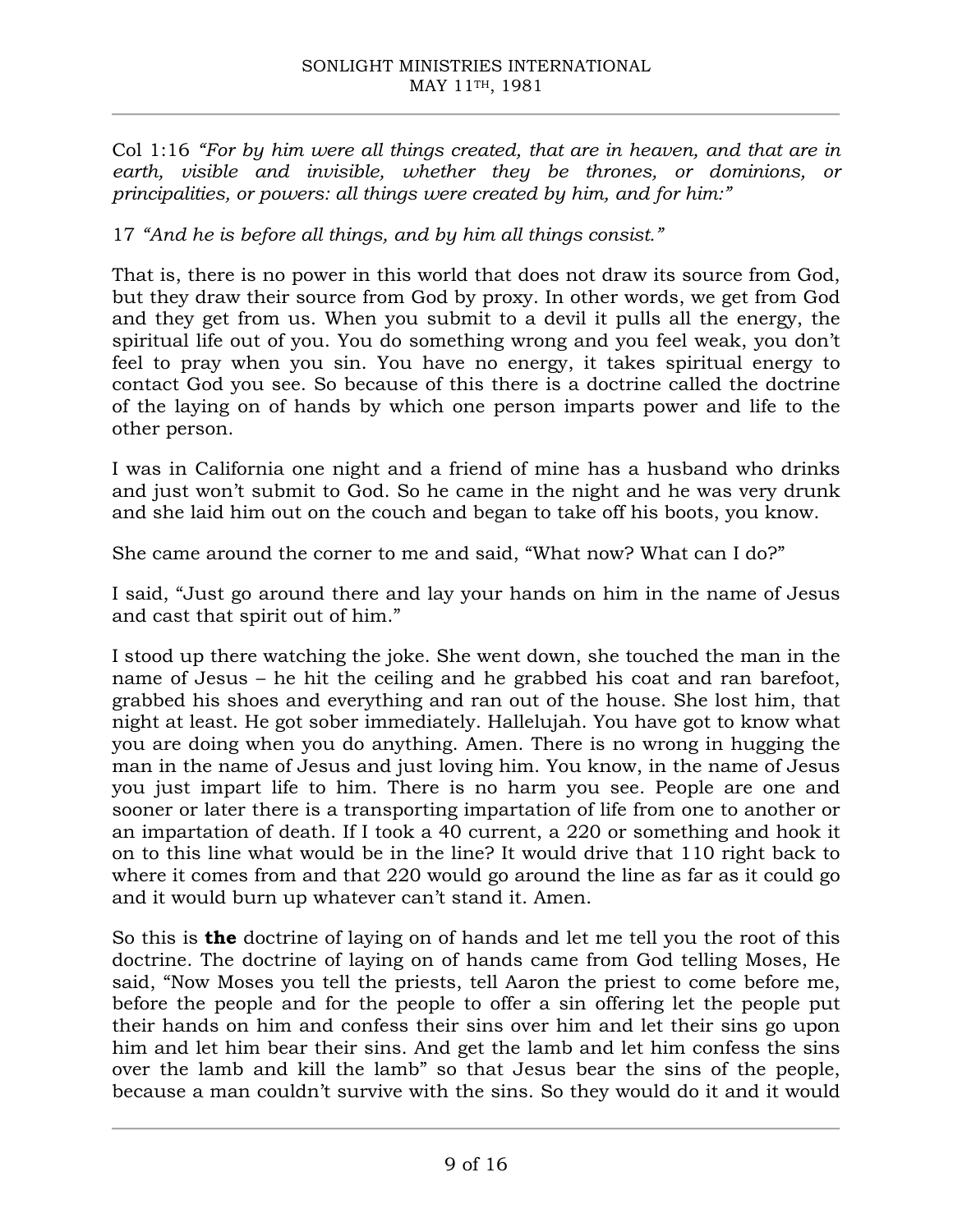work. It was an impartation from him, from the people to him to the lamb. Okay. Well God worked it out for us so that one soul could stand in for another soul --- now come on, I am going a little bit down. He was saying that **THE LIFE IS IN THE BLOOD**. Amen. Now plasma is not the life. There is an energy.

Okay. I am coming down. I am coming to our level, right. I was going to say a spiritual energy but that may be too high for us. There is an energy force in blood apart from what the doctors can measure and apart from what they can see. Well I saw a report the other day on blood and the doctors are coming to the point where they are finding out that the blood has an energy in it apart from anything that they see whether the corpuscles or the plasma – it is something else. So there is a current of life in the blood and this is what the father imparts to his child. Hallelujah. This is what God imparted to Jesus. This is what made Jesus different from you. Jesus Christ was born with His Father's blood in Him and His Father's blood was supercharged with energy.

Okay. Now because of this principle of blood: father imparted to son; son imparted to his son; the blood goes down the line. The core of this principle which God created in the universe is that one person could give his life for another. So instead of killing a man for a man, cause if you kill a man for a man then a man would go to hell because he would have the other man's sin. So it wouldn't work – man for man. So He took the animal and you kill an animal for the man because there was a man who was going to bear all the sins. So you see we were doing this thing before Jesus of course by faith looking toward Jesus. So when Jesus came with this supercharged life giving energy in His blood vessels, He decided that He was going to get rid of that blood and give it to us. Oh that we could receive this blood anytime we wanted by faith. For the plasma fell to the ground and the energy, the life went off into the world to revitalize our world because Satan had sucked all the life out of us.

Let me give you an example of what I am talking about. Adam was a superman, contrary to the wretched thing we call science, pseudo-science. Contrary to the pseudo-science which speaks of Adam as some kind of monkey or something or the other – oh what a wretched set. How could they ever think that God was going to make life imperfect like that - then we are to develop the perfection? Let me tell you, we are decreasing. Adam was a mighty tall big man, even the size of the men today are less. We are getting smaller and smaller because of wrong breeding. Amen. Moreover spiritually we are less, far less.

Now look brethren, if you can remember well that garden, just look at your map right now from the place we call now Iran, Iraq, Turkey, going right up to Russia in that area there was probably about five hundred miles there was what was called the garden of Eden from where the Euphrates River runs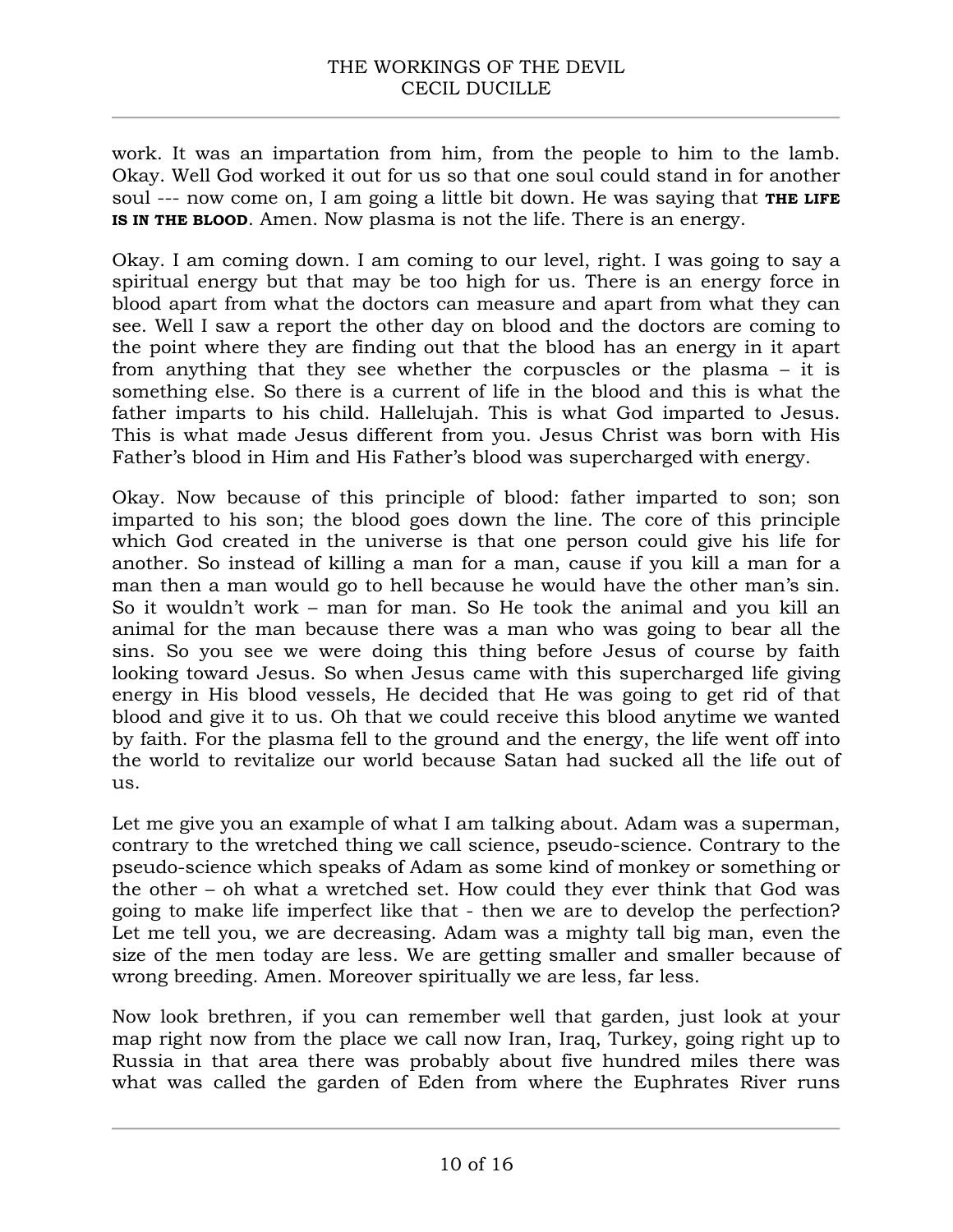coming right down. That was the garden of Eden. God said to one man, "Tend the garden. Take care of it. Be responsible for all of the animals." Huh? Millions of animals, one man responsible for all of them? And all of them on the whole earth was in order according to what God said. One man was dictating to all the animals what they should do, how they should behave and he had them all under control. Praise God. Now that doesn't sound to me like a prehistoric man. I think we fell and we fell and we fell and whatever they found that looked prehistoric was fallen man. Amen.

Not wanting to dwell on that we come back to show them that God through the blood principle was able to impart life one to another. Now Jesus had so much life, He imparted it to us and He set one restriction in getting the life and that restriction is one of the laws of God. Do you know what the law said? The law said, "Any man who with his free-will choice willingly submit himself to a spirit or to another man as a servant, his servant you will be, whether it be God or whether it be the devil." (Ro 6:16) So you find some men submit to the devil and they got devils and they became devils, they became servants of devils. You find some people submit to God they become the servants of God. But because we were chained and we were born wrong we didn't do it, we were born bound, we were born prisoners and Jesus had to set us free to make us free men. How can you say to a prisoner, "Be thou free" unless you give him the power to be loosed? Hallelujah.

So Jesus left the blood, the energy and the life around and any man who calls upon the blood will receive the power. Amen. Yes sir. You are driving down the road and you are going to get into an accident, call on the blood. "FWHTT!" Things just change. Hallelujah. We are talking in living terms, things that have happened to us. The blood of Jesus Christ will come to you under any circumstances and at any time you call upon the name of the Lord. Amen. Because of this then there is an impartation – lay hands on a person and you impart your life to him. If you lay hands on someone and you don't intend to give him of yourself, put yourself in his position, his condition, his problem – don't pray for him, don't lay hands on him. Amen.

A person comes to you and says, "Brother I need a five hundred dollars so badly. Just pray with me brother that God will provide the five hundred dollars."

You pray with him and you have the five hundred dollars and you can give him and you don't give him – you are guilty immediately. It is better you never pray with him. Amen.

Now we go on then. We see in Colossians here then that all things live, move, consist and have their being in God and that our realm is being robbed by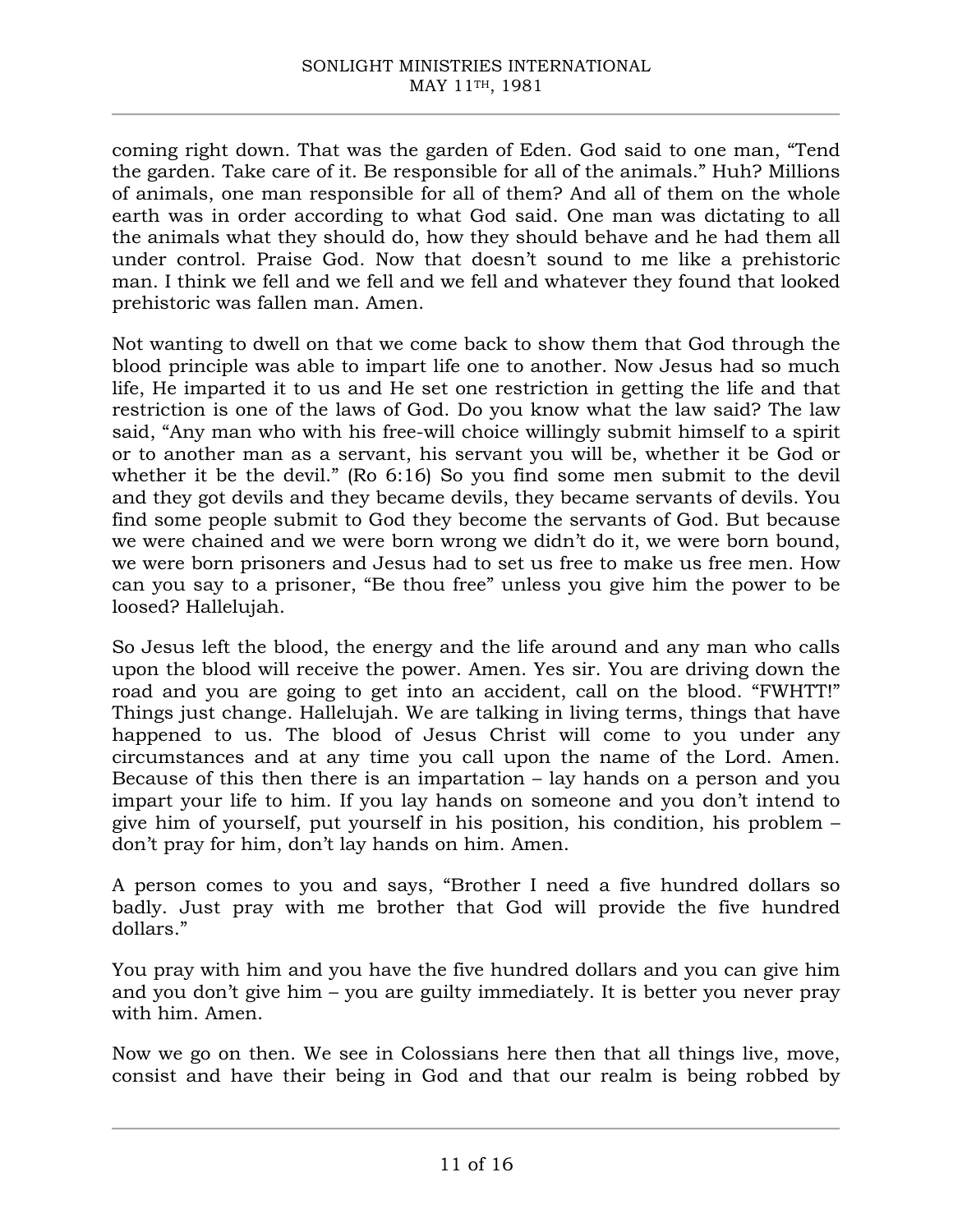devils. **WE NEED TO LEARN HOW TO CUT OFF THEIR FOOD SUPPLY**. Don't let devils feed on you. I will show you a simple case of feeding:

A friend comes to you and said, "Did you hear about Jerry? So and so and so..." and he starts to slander this other person.

What happens when you participate in the slander is that you are giving the devil that is attacking that brother, you are giving him the authority, you are agreeing with him. That is why we must not talk one against another. Amen. Don't talk one against another.

We had an astounding case last week. We went in this place and we were praying. Somebody said to pray for so and so. I just felt, "No, don't pray for her. Don't pray for her." I felt right here that there was somebody there who had something against the sister. Yet we were all going to hypocritically pray, "Oh Lord please bless her." Brethren, you better know better. Please. Do you know that when you are praying, "O God bless her" the devils look at you, they see the darkness, they see the words you speak against her, they see what you say about her. **THEY ARE NOT HEARING WHAT YOUR MOUTH IS SAYING – THEY ARE HEARING WHAT YOUR HEART IS SAYING** because they can see the darkness in you. Do you understand? If we slander one another we tear up the kingdom of God. Anything you say about anybody the authority is used by devils to hurt the person.

I go into another principle of the spiritual living. No devil can hurt anybody unless he gets the authority to do it. He has no power to jump on you brother. He gets the authority either from you or from somebody else. I remark that if devils could do what they want with people – none of us would be left alive (number one). (number two) If the angels of God could do what they want with devils no devil would be left alive. So none of them, according to the rules of war, none of them can touch one another except through us. So that is why it says, "By the church..." Amen.

So if you want a spiritual thing to be done and you ask God, "O God, please bless Mary." What does God do? God just sends one of His angels over there to give Mary what she wants because He sees you prayed with a certain amount of energy and light and in the spirit world the spirits see you as beaming light or dull darkness. Amen. They can only work upon the realm in which they are.

Question: What happened with Job in that case? Because God gave the devil authority...?

Brother Cecil: Authority over Job, okay, I was coming to that but I can touch that now.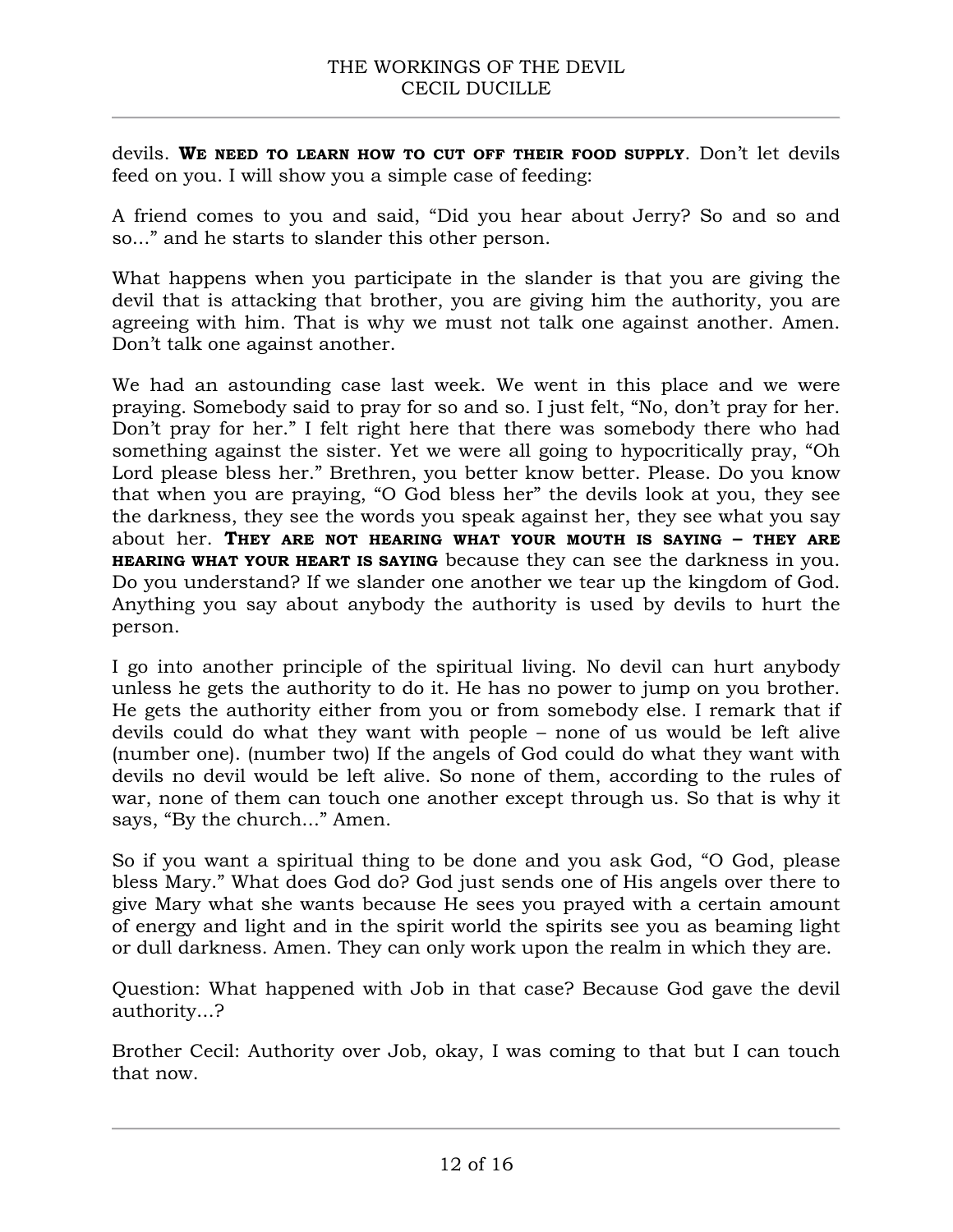Job was a righteous man as far as righteousness went in those days. Okay. God had a protection around Job, but God knew Job's heart that he was a rock, he wouldn't back down, he wouldn't lose a battle. Now Satan doesn't know that. That is why God says that we are teaching the principalities and powers, not only in heaven but in hell we are teaching Satan a lesson. So sometimes you suffer just to beat the devil and to give him a good walloping which I want to come to afterwards to show you how we bless the heavenly host and how we help the brothers in the heavenlies by our overcoming Satan. Hallelujah. That is the case of Job.

So let's go on with what we were saying here. All right. **IF THEN AND WHEN WE RESIST THE DEVIL THE BIBLE SAYS THE DEVIL WILL FLEE FROM US. WHY? WHY DOES HE RUN FROM YOU WHEN YOU RESIST HIM? HE DOESN'T RUN BECAUSE HE CAN'T GET FOOD BUT HE RUNS BECAUSE HE IS GOING TO LOSE HIS LIFE IF HE KEEPS FOOLING AROUND WITH YOU**.

Once you resist him you are going to hit him. Let me tell you brethren, I have seen devils get shot (that is the only way I can put it), just like you would pull a gun and shoot a person and I have seen devils hold themselves and fall to the ground screaming in great pain. Have you ever heard a devil be cast out of a person? Especially if the devil is bound in the abyss, that is the finish of him.

Let's take the case of Jesus Christ and the demoniac. This man had many devils in him and the first things the devils said, "I know thee whom thou art, Jesus the Son of the most High God. Art thou come to torment us before the time?" (Mt 8:29) So they knew that there was a time when Jesus would wipe them out. So it was two thousand years early. Any devil that Jesus sent to the abyss at that time he would be two thousand years in chains until Jesus comes/returns. So Jesus did not send them to the abyss, He let them loose. Amen. But we are two thousand years down the road. We are in war. We are in wartime now. We are in the end of this battle, we must zap them and throw them into the abyss. Yes sir. Once the thing is in your spirit let it loose. Don't do all the foolishness I hear some of these Charismatics doing, sending devils back to Israel. What the poor people in Israel will do? You know? You have heard that haven't you? Oh you haven't heard a lot of things. Oh my goodness. Well I heard somebody sending them off to a far country. Have you ever heard that one? Well praise God. I'm glad you didn't hear it – some of you might have done it.

The abyss is the place in the spirit where they are bound, spirits are bound. They can't do anything more. They can be so hurt that they can't feed on anymore human beings you see and it is war. It is warfare and there is no use you thinking in compassion of a spirit because they have passed compassion. Amen. So when they disturb you or hurt you or are going to hurt other human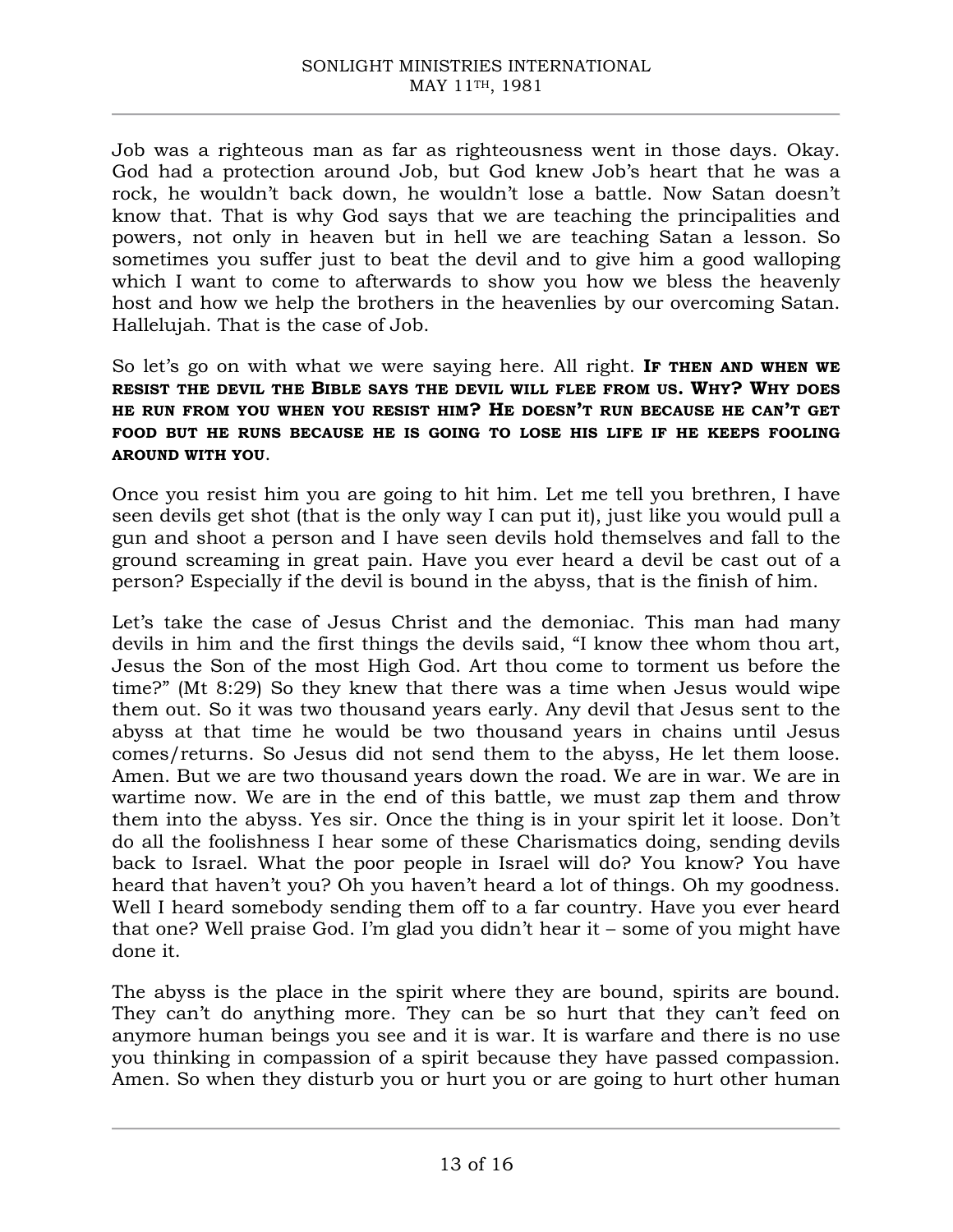beings and you get a hold of them – use your power to put them in the abyss and be finished with them. It is not long now anyhow, just a number of years before things will be cleared up. Of course they have another thousand years in that condition, they have one more thousand years in that condition while we are having the third heaven experience on earth. For one thousand years we are going to have heaven on earth and every man, every woman will have longevity, one thousand years life. The human body will come back to its true strength that God had ordained us for. God said that men would enjoy the earth. Amen. We just have to get through this rough tribulation time and get through the battle of Armageddon and then we get to the millennium.

Now let's concentrate on this word here. So spirits in heaven and spirits on earth according to Ephesians are being taught by the church the manifold wisdom of God.

Eph 3:10 *"To the intent that now unto the principalities and powers in heavenly places might be known by the church the manifold wisdom of God,"*

Now Ephesians just told us about the spirits in heaven but there is another scripture which tells us about the spirits of the devil being taught by the church.

Eph 6:12 *"For we wrestle not against flesh and blood, but against principalities, against powers, against the rulers of the darkness of this world, against spiritual wickedness in high places."*

Then he went on to say:

Eph 6:13 *"Wherefore take unto you the whole armour of God...."*

V17 *"And take the helmet of salvation…"*

The helmet of salvation goes over the mind, your mind must be protected. Do you know that the attack that is coming on the people now is in the mind? You don't even notice it because you were grown, you were born in it and you were grown up in it, but that you think differently than say Christians in Paul's time thought. Your mind is being affected by the attack of Satan and the scripture describes the anti-christ as the lawless one. The rampant lawlessness which you see going on out there: the revolutionary spirit; the lack of authority in government to apply God's law to those who murder increase the murderers so that one man – you hardly find a man that murders one person now – he generally murders many. We have had a man who murdered forty. They have found a man who killed forty, more than forty and this is the kind of thing that is becoming commonplace amongst us. There are men out there now who have murdered so many and they are still free. So murderers have increased. When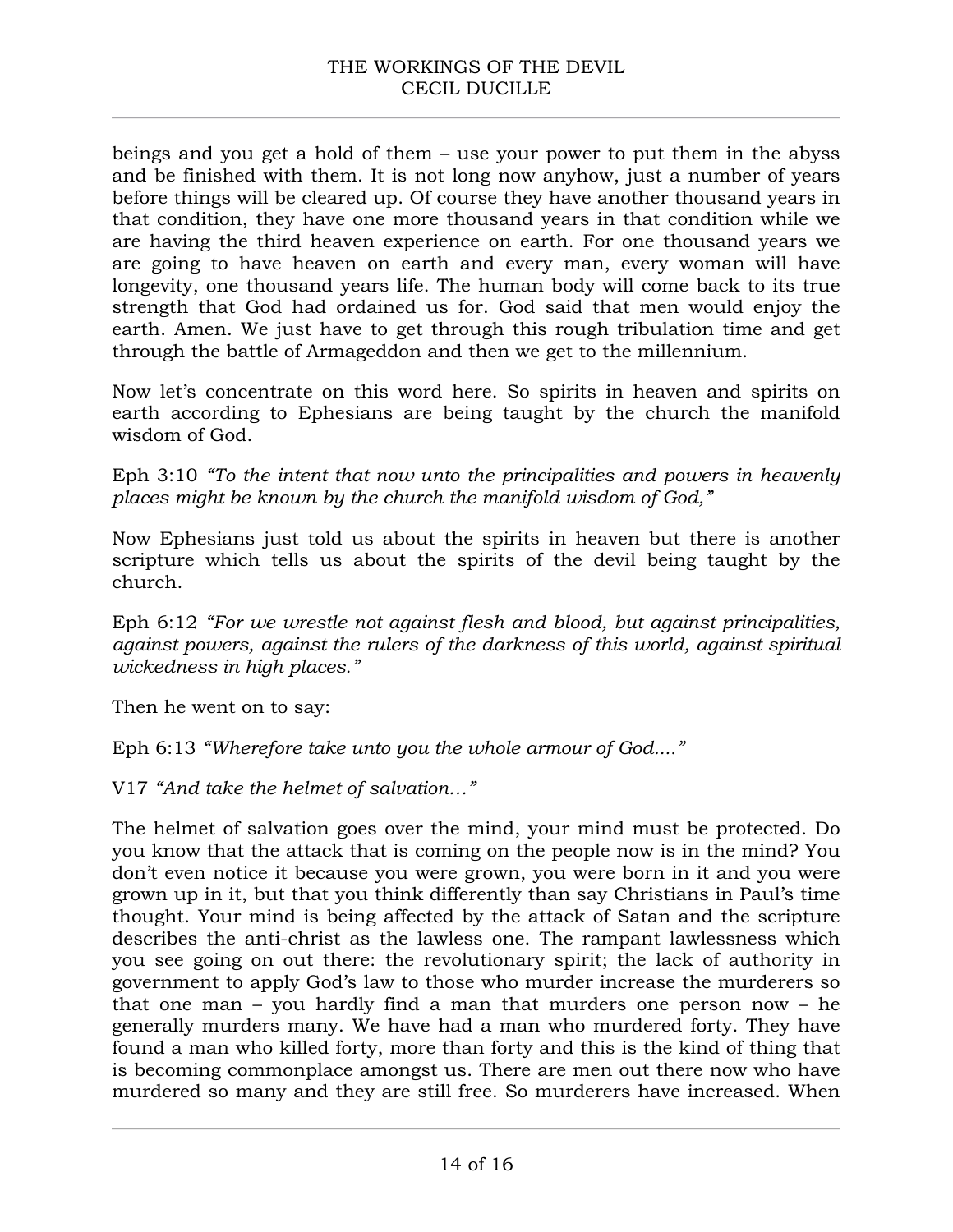the government catches a murderer he puts him in the prison and feeds him and keeps him there for years and he is just as rebellious, it doesn't help him, it doesn't change the society. It doesn't change him except it affects the society that it increased the desire of the young people to go into this lawlessness.

So lawlessness is the nature of the anti-christ: what we see affecting even our minds; the way we think; the lawless behavior; the desires not to pay taxes. God said "Render to Caesar what is Caesar's and unto God what is God's."

When we go to India and in India the roads are so bad that sometimes you don't even know if it is a road. You don't know where the road is because it is so bad. They don't pay taxes. We come to the United States and we see the greatest roads on earth. The greatest roads on earth, man you sit down in that car and you just let her loose and you travel hundreds of miles through the day. Where else do you think you can do that? Amen. The taxes paid it. God said "Render to Caesar what is Caesar's and unto God what is God's." (Mr 12:17) Every citizen should want to pay taxes, but no, today even in the churches they are making committees to fight against paying any tax at all. Of course, of course, of course, you know on the other hand sometimes we pay too much taxes. Amen. So I am not saying that you must just give up and don't get all the loopholes that you can and all that. That is reasonable. But they have set up a system whereby you must pay something, you must want to pay for the building of your roads and your schools and whatever else. This is normal, but the average person today doesn't see it as normal. There is a rebellion against government and against taxes.

So what I am saying brethren is that today the helmet of salvation which covers the mind and the vital back of the neck for the Christian is what we do need to keep firmly on our heads because many of us we gain faith – He said, "To your faith add virtue". We have faith, we have knowledge, but we have no virtue, we do anything. Hallelujah. This is contrary to the Spirit of God in the church.

Let's go back to this situation here. We know that this angel became Satan. We know that some of these angels became his princes and some became fallen angels. But then where did the demons come from? All right. We know that God made – let's see what God made? God made angels and God made men. So then from the angels we see that group from the angels. But if God only made angels and men then demons and angels have no power of procreation. Angels have no power to reproduce, therefore demons come from men.

You say, "That is logic."

We can prove it to be fact. If you check your Bibles you have to check the Greek and the *Vine's* and everything else and you will find that the word demons means disembodied spirits. Disembodies spirit – what is that? If you